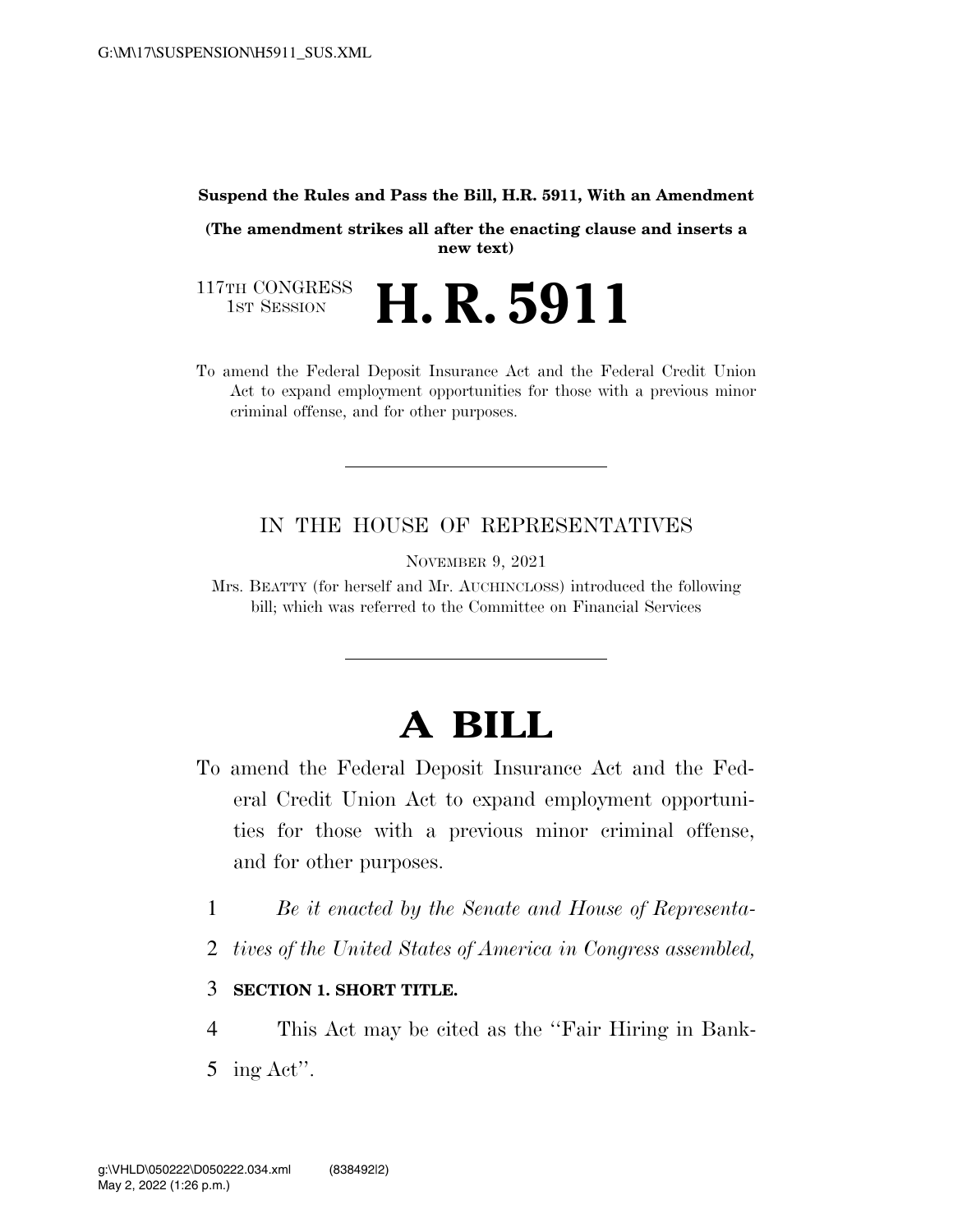| 1              | SEC. 2. FEDERAL DEPOSIT INSURANCE ACT.               |
|----------------|------------------------------------------------------|
| $\overline{2}$ | Section 19 of the Federal Deposit Insurance Act (12) |
| 3              | U.S.C. $1829$ is amended—                            |
| 4              | $(1)$ by inserting after subsection (b) the fol-     |
| 5              | lowing:                                              |
| 6              | $``$ (c) EXCEPTIONS.—                                |
| 7              | $``(1)$ CERTAIN OLDER OFFENSES.—                     |
| 8              | "(A) IN GENERAL.—With respect to an in-              |
| 9              | dividual, subsection (a) shall not apply to an of-   |
| 10             | fense if-                                            |
| 11             | "(i) it has been $7$ years or more since             |
| 12             | the offense occurred; or                             |
| 13             | "(ii) the individual was incarcerated                |
| 14             | with respect to the offense and it has been          |
| 15             | 5 years or more since the individual was             |
| 16             | released from incarceration.                         |
| 17             | "(B) OFFENSES COMMITTED BY INDIVID-                  |
| 18             | UALS 21 OR YOUNGER. For individuals who              |
| 19             | committed an offense when they were 21 years         |
| 20             | of age or younger, subsection (a) shall not          |
| 21             | apply to the offense if it has been more than 30     |
| 22             | months since the sentencing occurred.                |
| 23             | "(C) LIMITATION.—This paragraph shall                |
| 24             | not apply to an offense described under sub-         |
| 25             | section $(a)(2)$ .                                   |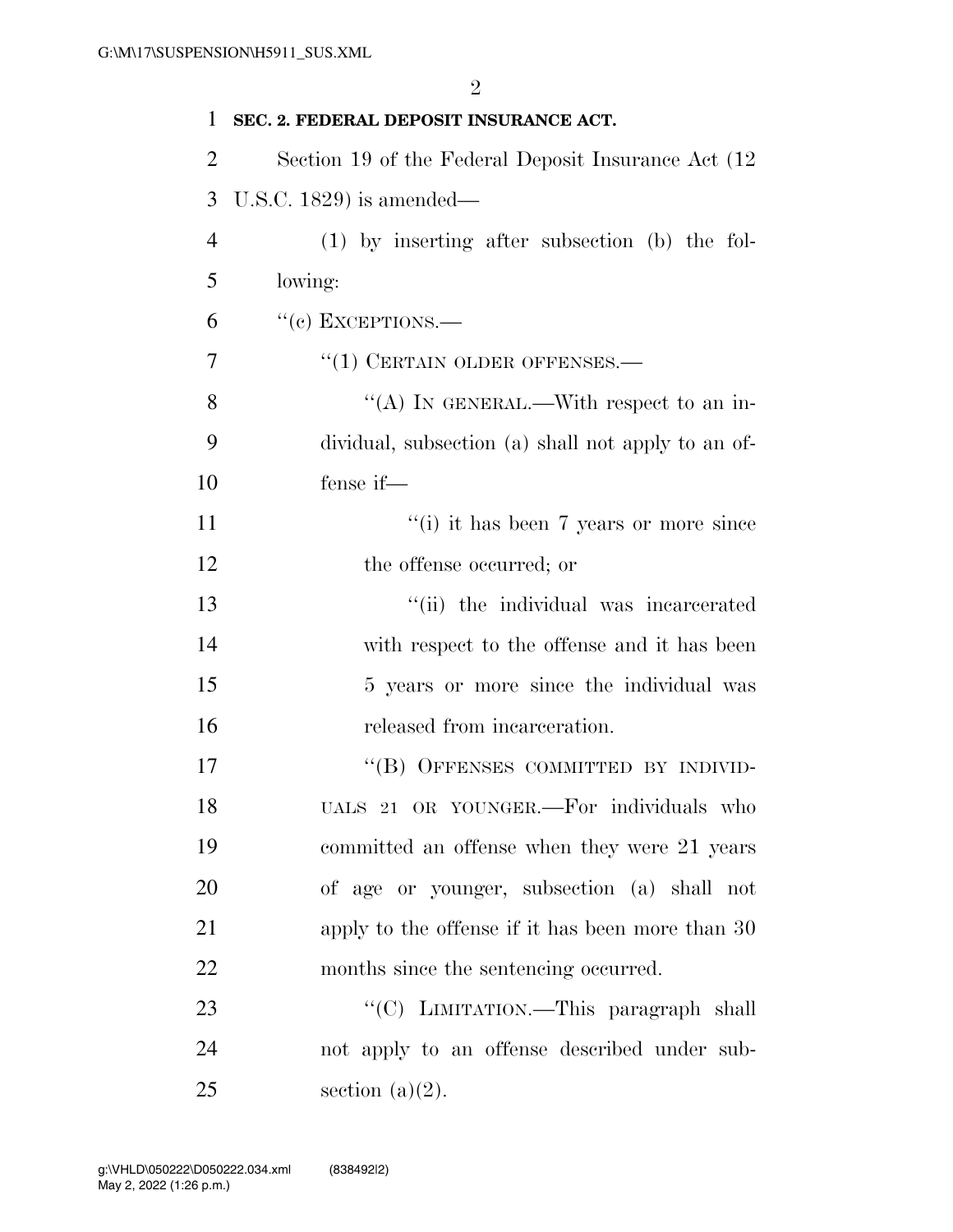| $\mathbf{1}$   | "(2) EXPUNGEMENT AND SEALING. With re-                 |
|----------------|--------------------------------------------------------|
| $\overline{2}$ | spect to an individual, subsection (a) shall not apply |
| 3              | to an offense if—                                      |
| $\overline{4}$ | $\lq\lq$ there is an order of expungement,             |
| 5              | sealing, or dismissal that has been issued in re-      |
| 6              | gard to the conviction in connection with such         |
| 7              | offense; and                                           |
| 8              | $\lq\lq$ is intended by the language in the            |
| 9              | order itself, or in the legislative provisions         |
| 10             | under which the order was issued, that the con-        |
| 11             | viction shall be destroyed or sealed from the in-      |
| 12             | dividual's State or Federal record, even if ex-        |
| 13             | ceptions allow the record to be considered for         |
| 14             | certain character and fitness evaluation pur-          |
| 15             | poses.                                                 |
| 16             | $``(3)$ DE MINIMIS EXEMPTION.—                         |
| 17             | "(A) IN GENERAL.—Subsection (a) shall                  |
| 18             | not apply to such de minimis offenses as the           |
| 19             | Corporation determines, by rule.                       |
| 20             | "(B) CONFINEMENT CRITERIA.—In issuing                  |
| 21             | rules under subparagraph $(A)$ , the Corporation       |
| 22             | shall include a requirement that the offense was       |
| 23             | punishable by a term of three years or less con-       |
| 24             | fined in a correctional facility, where such con-      |
| 25             | finement-                                              |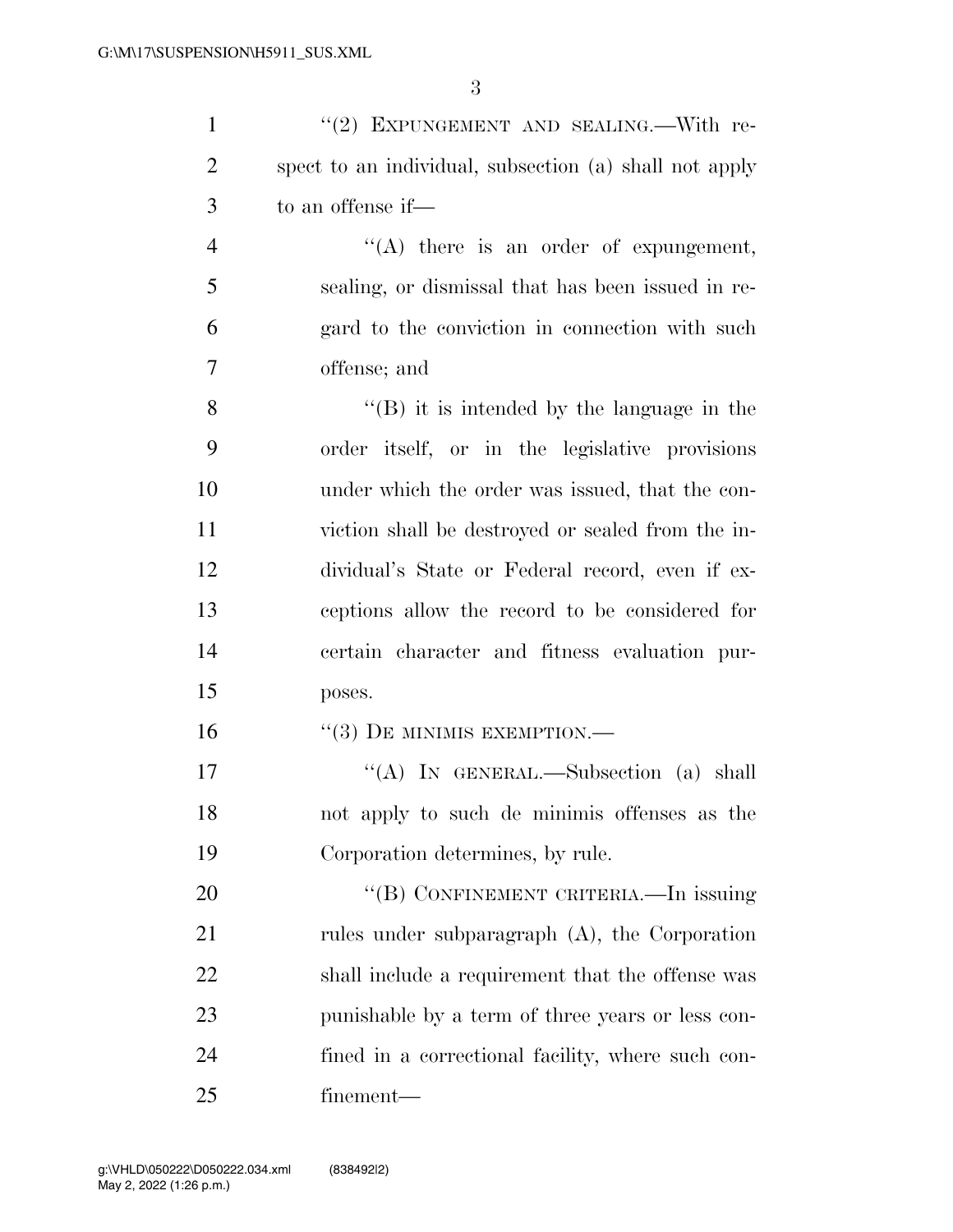| $\mathbf{1}$   | $``(i)$ is calculated based on the time an       |
|----------------|--------------------------------------------------|
| $\overline{2}$ | individual spent incarcerated as a punish-       |
| 3              | ment or a sanction, not as pretrial deten-       |
| $\overline{4}$ | tion; and                                        |
| 5              | "(ii) does not include probation or pa-          |
| 6              | role where an individual was restricted to       |
| $\overline{7}$ | a particular jurisdiction or was required to     |
| 8              | report occasionally to an individual or a        |
| 9              | specific location.                               |
| 10             | "(C) BAD CHECK CRITERIA.—In setting              |
| 11             | the criteria for de minimis offenses under sub-  |
| 12             | paragraph $(A)$ , if the Corporation establishes |
| 13             | criteria with respect to insufficient funds      |
| 14             | checks, the Corporation shall require that the   |
| 15             | aggregate total face value of all insufficient   |
| 16             | funds checks across all convictions or program   |
| 17             | entries related to insufficient funds checks is  |
| 18             | $$2,000$ or less.                                |
| 19             | "(D) DESIGNATED LESSER OFFENSES.-                |
| 20             | Subsection (a) shall not apply to certain lesser |
| 21             | offenses (including the use of a fake ID, shop-  |
| 22             | lifting, trespass, fare evasion, driving with an |
| 23             | expired license or tag, and such other low-risk  |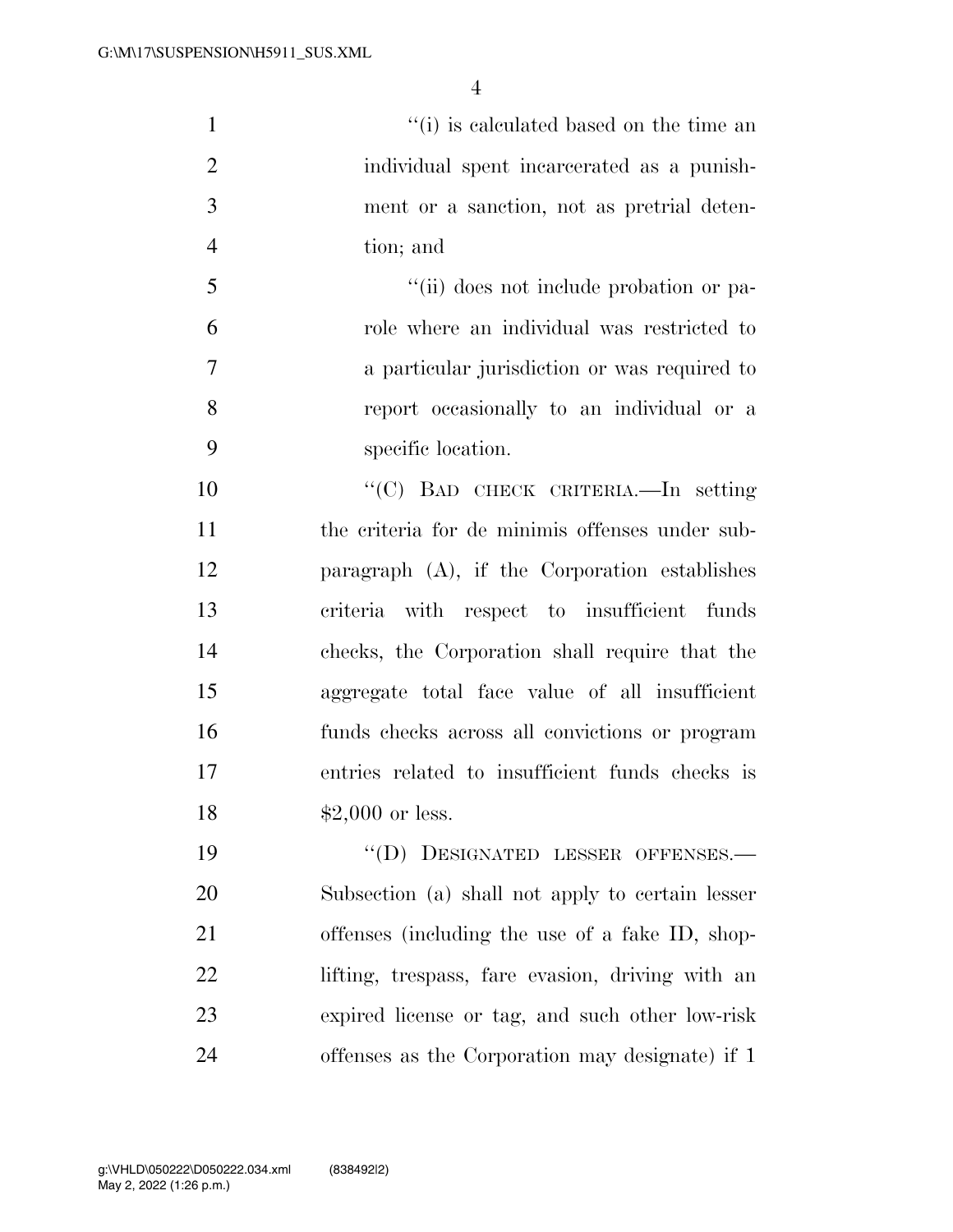| $\mathbf{1}$   | year or more has passed since the applicable           |
|----------------|--------------------------------------------------------|
| $\overline{2}$ | conviction or program entry."; and                     |
| 3              | $(2)$ by adding at the end the following:              |
| $\overline{4}$ | "(f) CONSENT APPLICATIONS.—                            |
| 5              | "(1) IN GENERAL.—The Corporation shall ac-             |
| 6              | cept consent applications from an individual and       |
| 7              | from an insured depository institution or depository   |
| 8              | institution holding company on behalf of an indi-      |
| 9              | vidual that are filed separately or contemporaneously  |
| 10             | with a regional office of the Corporation.             |
| 11             | "(2) SPONSORED APPLICATIONS FILED WITH                 |
| 12             | REGIONAL OFFICES.—Consent applications filed at a      |
| 13             | regional office of the Corporation by an insured de-   |
| 14             | pository institution or depository institution holding |
| 15             | company on behalf of an individual—                    |
| 16             | $\lq\lq$ shall be reviewed by such office;             |
| 17             | "(B) may be approved or denied by such                 |
| 18             | office, if such authority has been delegated to        |
| 19             | such office by the Corporation; and                    |
| 20             | "(C) may only be denied by such office if              |
| 21             | the general counsel of the Corporation (or a           |
| 22             | designee) certifies that the denial is consistent      |
| 23             | with this section.                                     |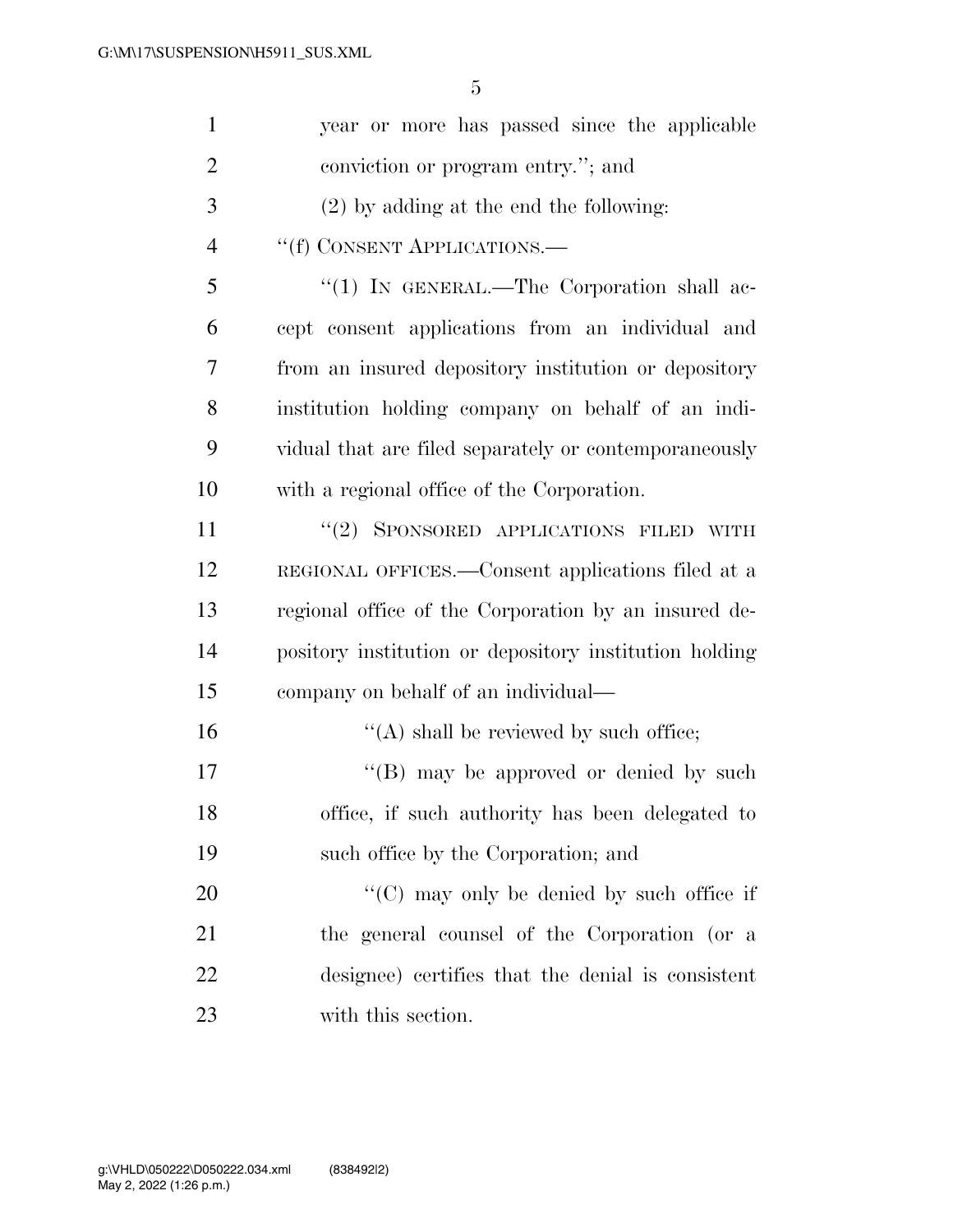| $\mathbf{1}$   | "(3) INDIVIDUAL APPLICATIONS FILED WITH            |
|----------------|----------------------------------------------------|
| $\overline{2}$ | REGIONAL OFFICES.—Consent applications filed at a  |
| 3              | regional office by an individual—                  |
| $\overline{4}$ | "(A) shall be reviewed by such office; and         |
| 5              | "(B) may be approved or denied by such             |
| 6              | office, if such authority has been delegated to    |
| 7              | such office by the Corporation, except with re-    |
| 8              | spect to-                                          |
| 9              | "(i) cases involving an offense de-                |
| 10             | scribed under subsection $(a)(2)$ ; and            |
| 11             | "(ii) such other high-level security               |
| 12             | cases as may be designated by the Cor-             |
| 13             | poration.                                          |
| 14             | "(4) NATIONAL OFFICE REVIEW.—The national          |
| 15             | office of the Corporation shall—                   |
| 16             | "(A) review any consent application with           |
| 17             | respect to which a regional office is not author-  |
| 18             | ized to approve or deny the application; and       |
| 19             | $\lq\lq$ review any consent application that is    |
| 20             | denied by a regional office, if the individual re- |
| 21             | quests a review by the national office.            |
| 22             | $\cdot$ (5) FORMS AND INSTRUCTIONS.—               |
| 23             | ``(A)<br>AVAILABILITY.—The Corporation             |
| 24             | shall make all forms and instructions related to   |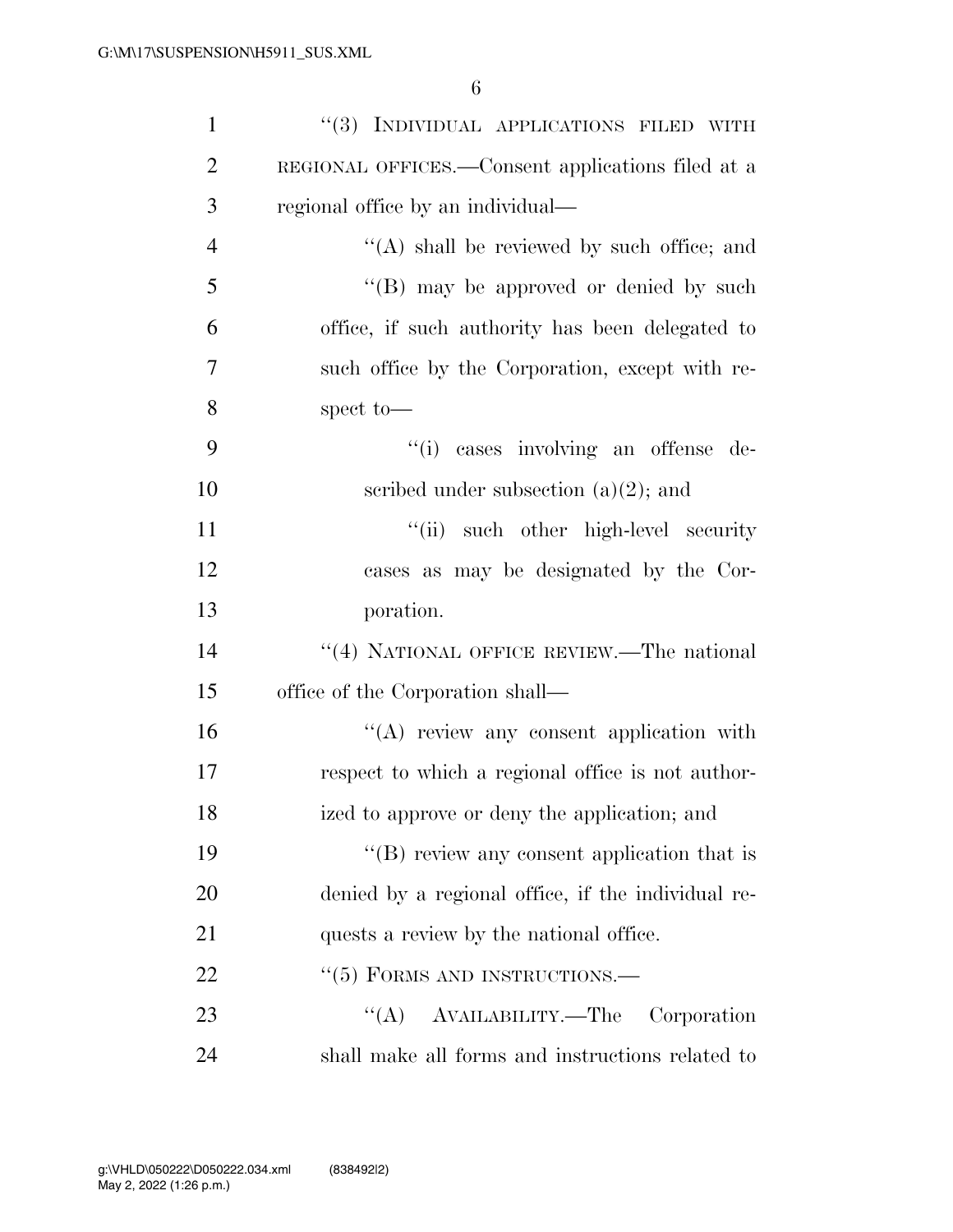| $\mathbf{1}$   | consent applications available to the public, in- |
|----------------|---------------------------------------------------|
| $\overline{2}$ | cluding on the website of the Corporation.        |
| 3              | "(B) CONTENTS.—The forms and instruc-             |
| $\overline{4}$ | tions described under subparagraph (A) shall      |
| 5              | provide a sample cover letter and a comprehen-    |
| 6              | sive list of items that may accompany the appli-  |
| 7              | cation, including clear guidance on evidence      |
| 8              | that may support a finding of rehabilitation.     |
| 9              | $``(6)$ CONSIDERATION OF CRIMINAL HISTORY.—       |
| 10             | $\lq\lq$ (A) REGIONAL OFFICE<br>CONSIDER-         |
| 11             | ATION.—In reviewing a consent application, a      |
| 12             | regional office shall—                            |
| 13             | "(i) primarily rely on the criminal his-          |
| 14             | tory record of the Federal Bureau of In-          |
| 15             | vestigation; and                                  |
| 16             | "(ii) provide such record to the appli-           |
| 17             | cant to review for accuracy.                      |
| 18             | "(B) CERTIFIED COPIES.—The Corpora-               |
| 19             | tion may not require an applicant to provide      |
| 20             | certified copies of criminal history records un-  |
| 21             | less the Corporation determines that there is a   |
| 22             | clear and compelling justification to require ad- |
| 23             | ditional information to verify the accuracy of    |
| 24             | the criminal history record of the Federal Bu-    |
| 25             | reau of Investigation.                            |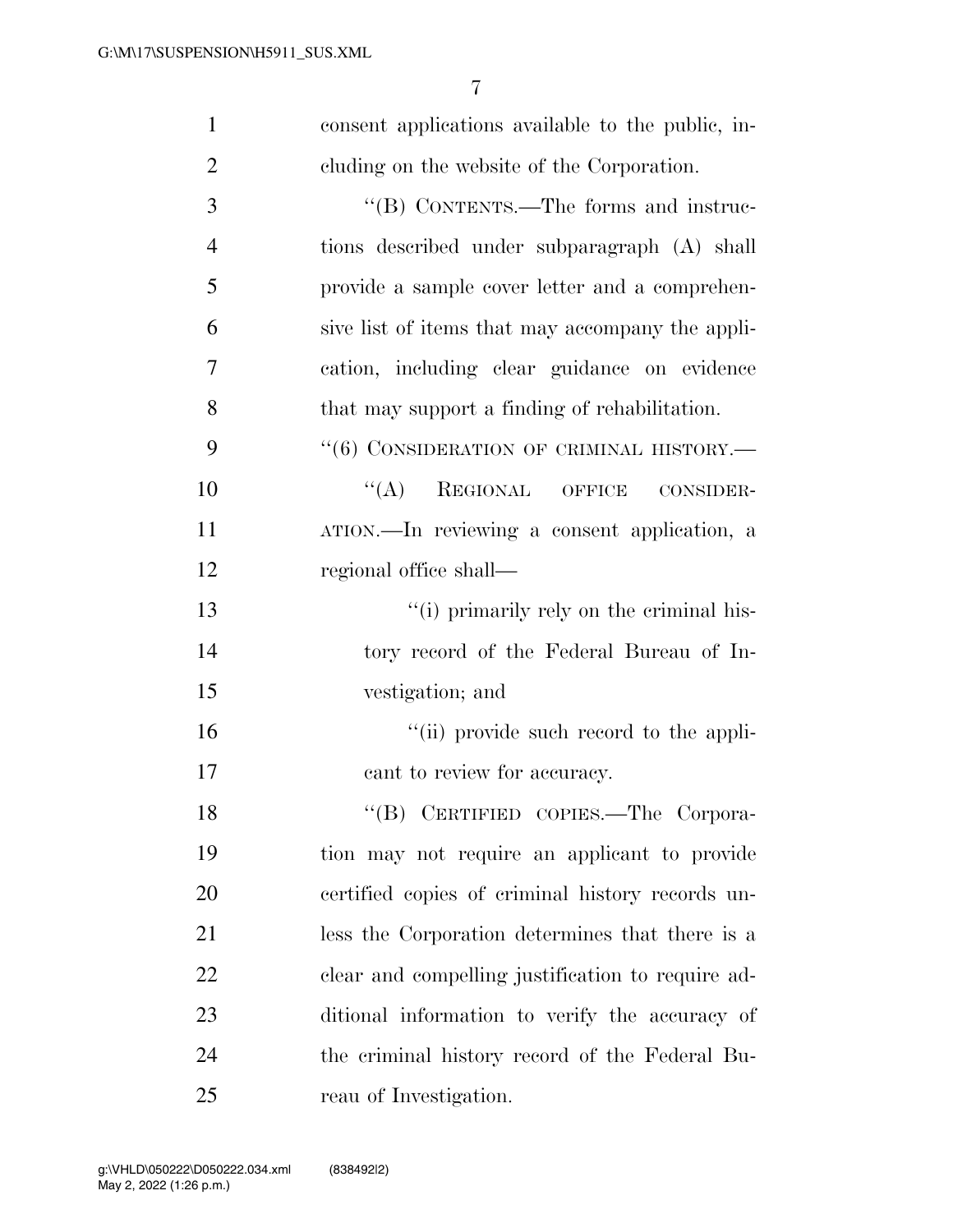1 "(7) CONSIDERATION OF REHABILITATION.— Consistent with title VII of the Civil Rights Act of 1964 (42 U.S.C. 2000e et seq.), the Corporation shall—

 ''(A) conduct an individualized assessment when evaluating consent applications that takes into account evidence of rehabilitation, the ap- plicant's age at the time of the conviction or program entry, the time that has elapsed since conviction or program entry, and the relation- ship of individual's offense to the responsibil-12 ities of the applicable position;

 ''(B) consider the individual's employment history, letters of recommendation, certificates documenting participation in substance abuse programs, successful participating in job prepa- ration and educational programs, and other rel-evant mitigating evidence; and

 ''(C) consider any additional information 20 the Corporation determines necessary for safety 21 and soundness.

22 "(8) SCOPE OF EMPLOYMENT.—With respect to an approved consent application filed by an insured depository institution or depository institution hold-ing company on behalf of an individual, if the Cor-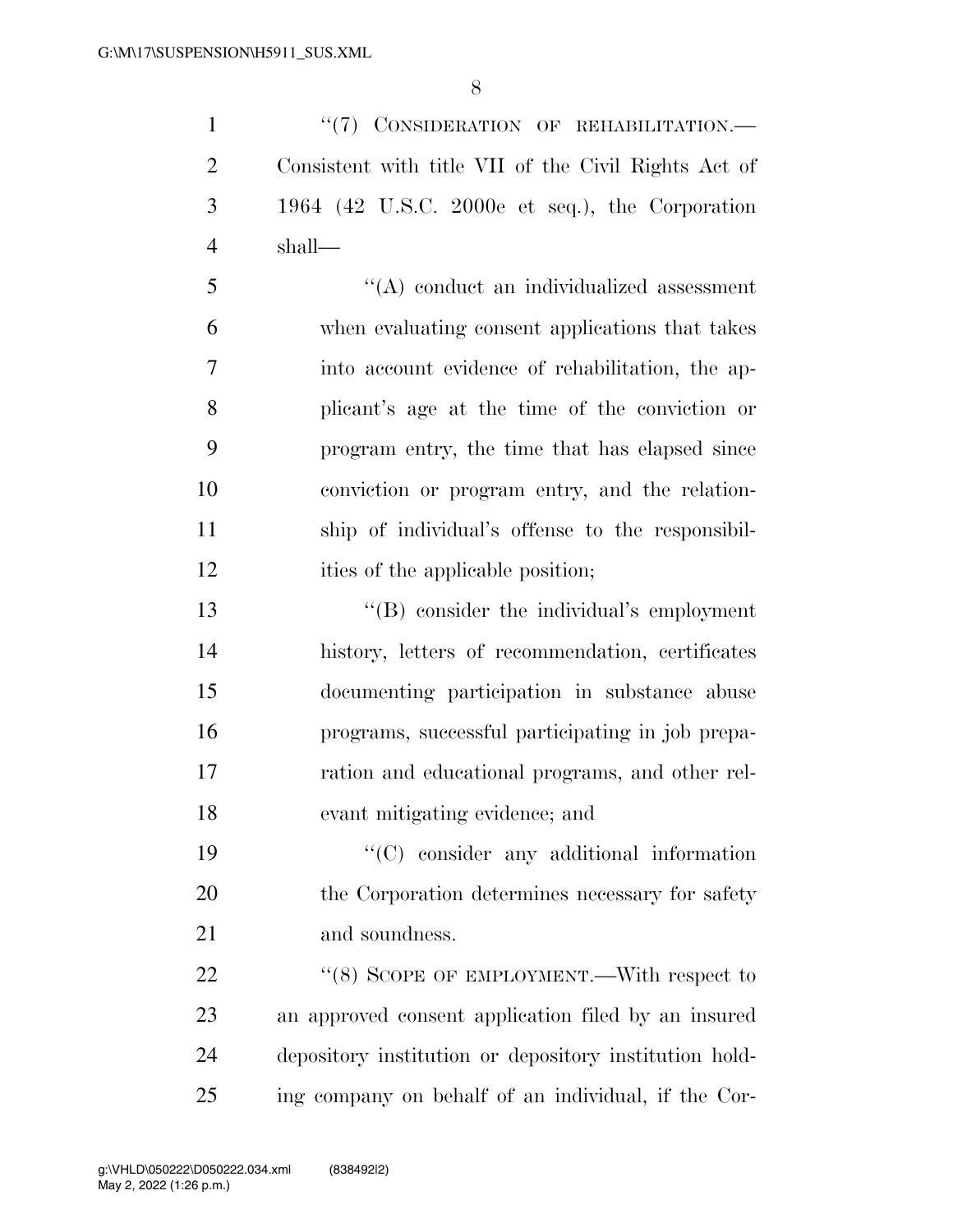poration determines it appropriate, such approved consent application shall allow the individual to work for the same employer (without restrictions on the location) and across positions, except that the prior consent of the Corporation (which may require a new application) shall be required for any proposed significant changes in the individual's security-re- lated duties or responsibilities, such as promotion to an officer or other positions that the employer deter- mines will require higher security screening creden-tials.

12 "(9) COORDINATION WITH THE NCUA.—In car- rying out this section, the Corporation shall consult and coordinate with the National Credit Union Ad- ministration as needed to promote consistent imple-mentation where appropriate.

17 ""(g) DEFINITIONS.—In this section:

18 "(1) CONSENT APPLICATION.—The term 'con- sent application' means an application filed with Corporation by an individual (or by an insured de- pository institution or depository institution holding company on behalf of an individual) seeking the written consent of the Corporation under subsection 24 (a)(1).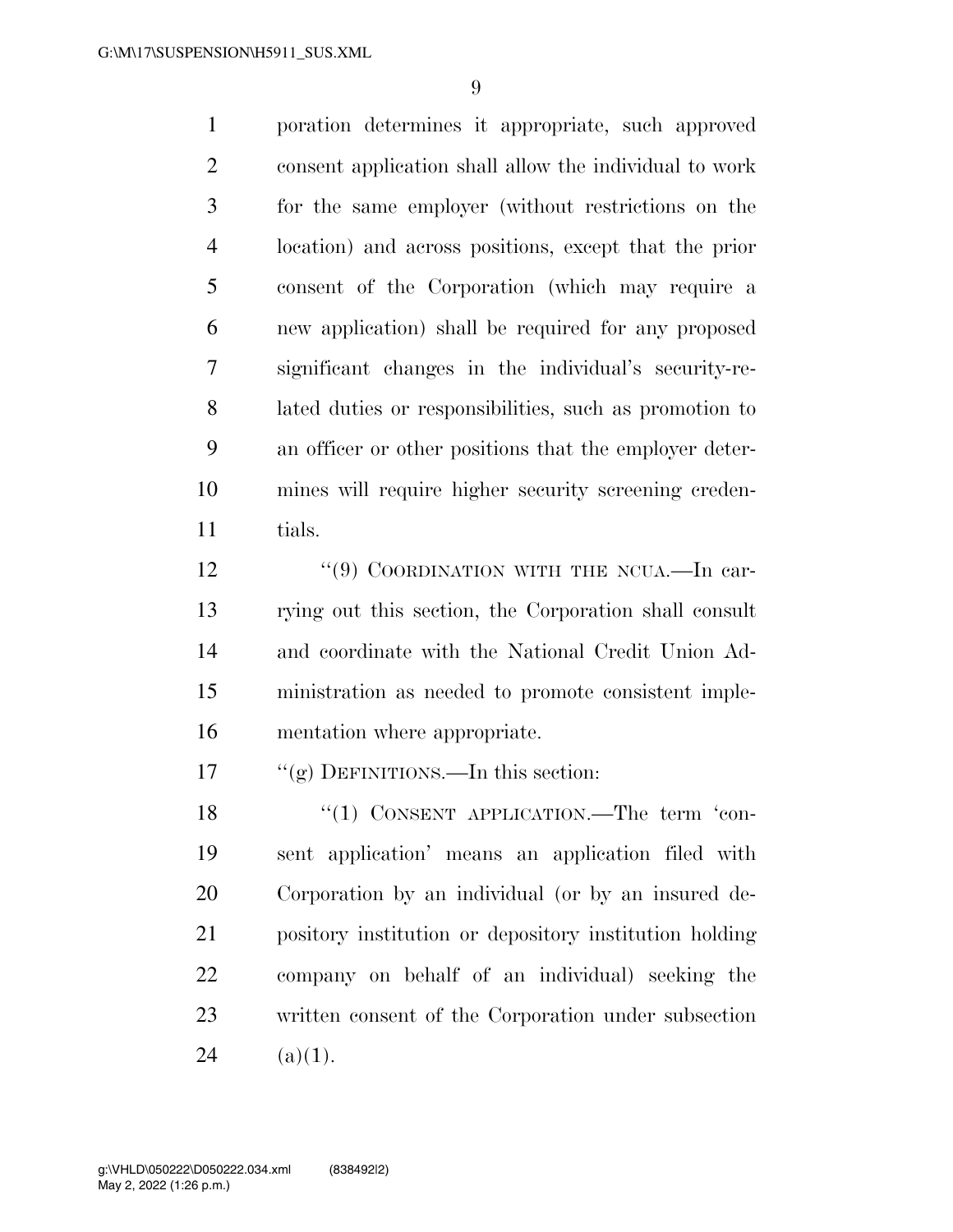| $\mathbf{1}$   | "(2) CRIMINAL OFFENSE INVOLVING DISHON-            |
|----------------|----------------------------------------------------|
| $\overline{2}$ | ESTY.—The term 'criminal offense involving dishon- |
| 3              | esty'                                              |
| $\overline{4}$ | "(A) means an offense under which an in-           |
| 5              | dividual, directly or indirectly—                  |
| 6              | "(i) cheats or defrauds; or                        |
| $\overline{7}$ | "(ii) wrongfully takes property belong-            |
| 8              | ing to another in violation of a criminal          |
| 9              | statute;                                           |
| 10             | "(B) includes an offense that Federal,             |
| 11             | State, or local law defines as dishonest, or for   |
| 12             | which dishonesty is an element of the offense;     |
| 13             | and                                                |
| 14             | $\lq\lq$ (C) does not include—                     |
| 15             | "(i) a misdemeanor criminal offense                |
| 16             | committed more than one year before the            |
| 17             | date on which an individual files a consent        |
| 18             | application, excluding any period of incar-        |
| 19             | ceration; or                                       |
| 20             | "(ii) an offense involving the posses-             |
| 21             | sion of controlled substances.                     |
| 22             | "(3) PRETRIAL DIVERSION OR SIMILAR PRO-            |
| 23             |                                                    |
|                | GRAM.—The term 'pretrial diversion or similar pro- |
| 24             | gram' means a program characterized by a suspen-   |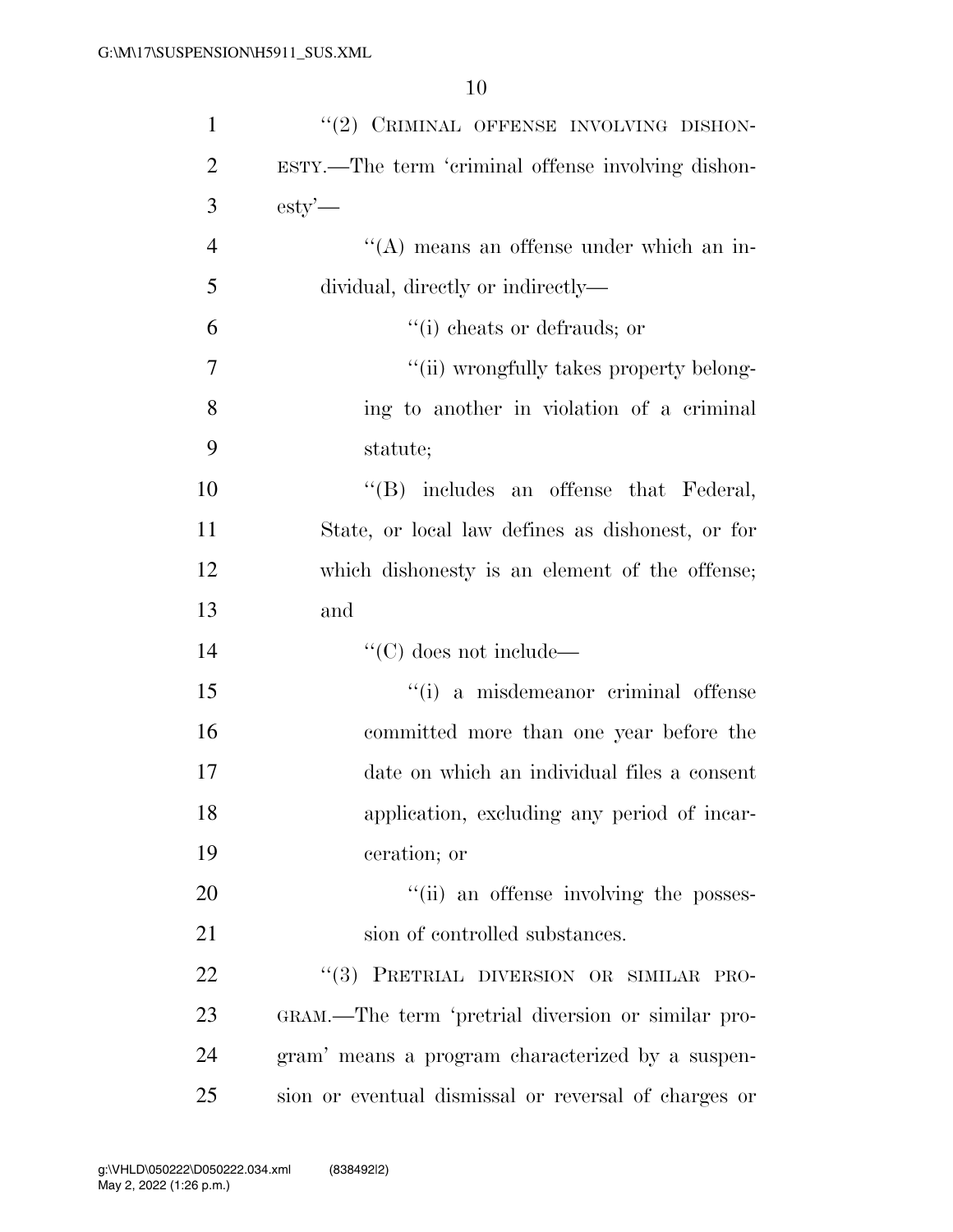| $\mathbf{1}$   | criminal prosecution upon agreement by the accused        |
|----------------|-----------------------------------------------------------|
| $\overline{2}$ | to restitution, drug or alcohol rehabilitation, anger     |
| 3              | management, or community service.".                       |
| $\overline{4}$ | SEC. 3. FEDERAL CREDIT UNION ACT.                         |
| 5              | Section $205(d)$ of the Federal Credit Union Act $(12)$   |
| 6              | U.S.C. $1785(d)$ is amended by adding at the end the fol- |
| 7              | lowing:                                                   |
| 8              | $``(4)$ EXCEPTIONS.—                                      |
| 9              | $``(A)$ CERTAIN OLDER OFFENSES.—                          |
| 10             | "(i) IN GENERAL.—With respect to an                       |
| 11             | individual, paragraph (1) shall not apply to              |
| 12             | an offense if—                                            |
| 13             | "(I) it has been 7 years or more                          |
| 14             | since the offense occurred; or                            |
| 15             | $\lq\lq$ (II) the individual was incarcer-                |
| 16             | ated with respect to the offense and it                   |
| 17             | has been 5 years or more since the in-                    |
| 18             | dividual was released from incarcer-                      |
| 19             | ation.                                                    |
| 20             | "(ii) OFFENSES COMMITTED BY INDI-                         |
| 21             | VIDUALS 21 OR YOUNGER.—For individuals                    |
| 22             | who committed an offense when they were                   |
| 23             | 21 years of age or younger, paragraph $(1)$               |
| 24             | shall not apply to the offense if it has been             |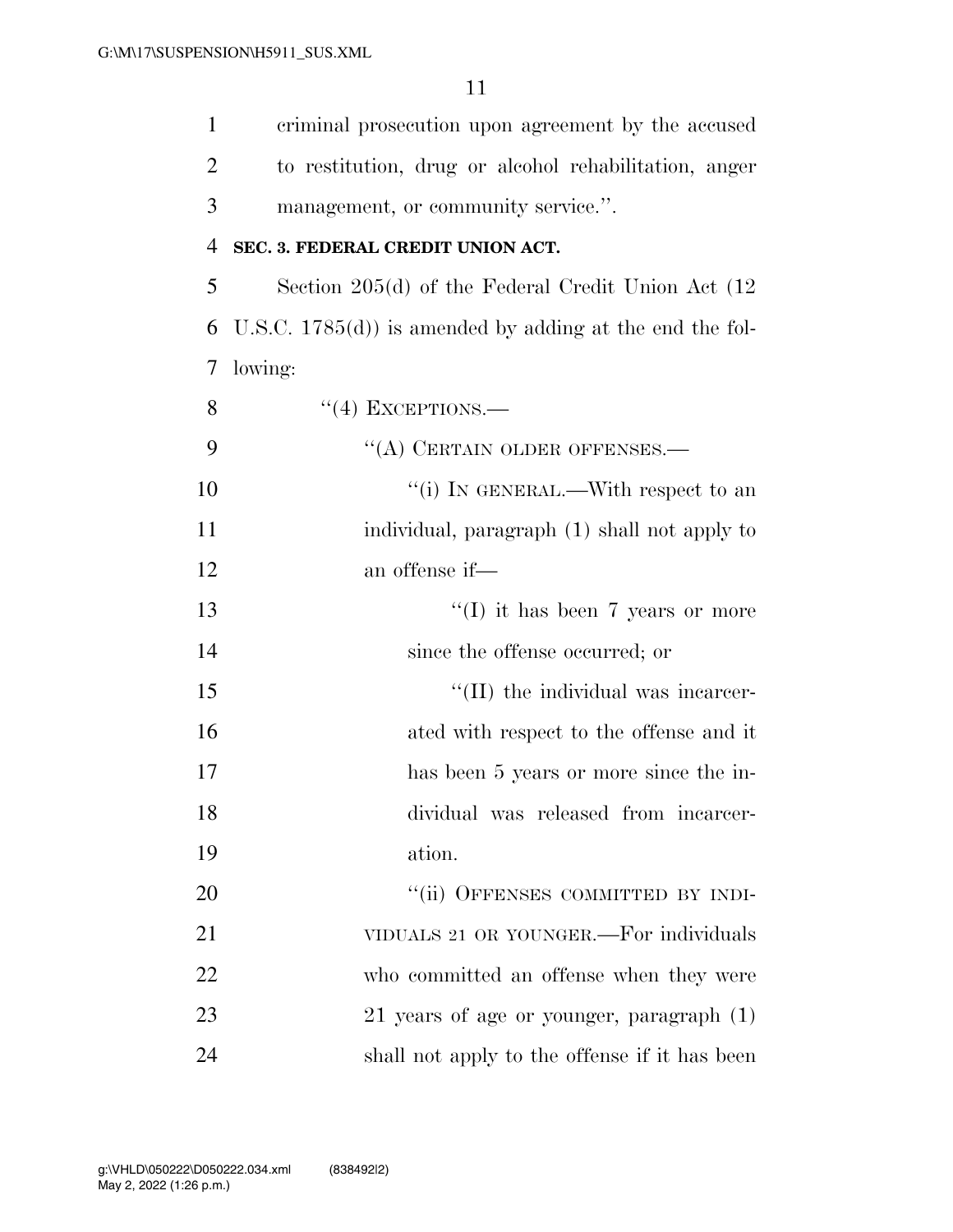| $\mathbf{1}$   | more than 30 months since the sentencing          |
|----------------|---------------------------------------------------|
| $\overline{2}$ | occurred.                                         |
| 3              | "(iii) LIMITATION.—This subpara-                  |
| $\overline{4}$ | graph shall not apply to an offense de-           |
| 5              | scribed under paragraph $(1)(B)$ .                |
| 6              | "(B) EXPUNGEMENT AND SEALING.—With                |
| $\overline{7}$ | respect to an individual, paragraph (1) shall not |
| 8              | apply to an offense if—                           |
| 9              | $f'(i)$ there is an order of expungement,         |
| 10             | sealing, or dismissal that has been issued        |
| 11             | in regard to the conviction in connection         |
| 12             | with such offense; and                            |
| 13             | "(ii) it is intended by the language in           |
| 14             | the order itself, or in the legislative provi-    |
| 15             | sions under which the order was issued,           |
| 16             | that the conviction shall be destroyed or         |
| 17             | sealed from the individual's State or Fed-        |
| 18             | eral record, even if exceptions allow the         |
| 19             | record to be considered for certain char-         |
| 20             | acter and fitness evaluation purposes.            |
| 21             | "(C) DE MINIMIS EXEMPTION.—                       |
| 22             | "(i) IN GENERAL.—Paragraph<br>(1)                 |
| 23             | shall not apply to such de minimis offenses       |
| 24             | as the Board determines, by rule.                 |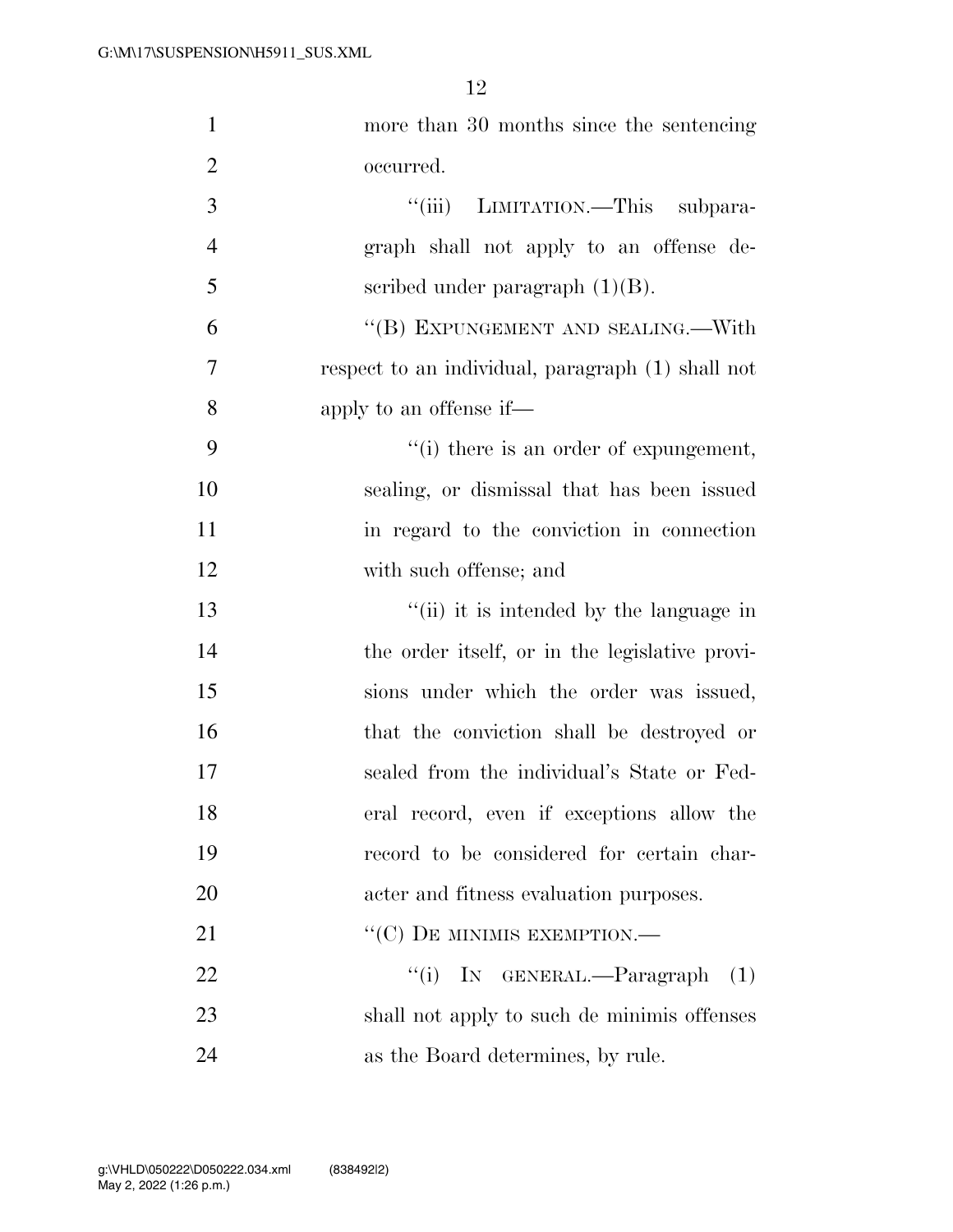| $\mathbf{1}$   | CONFINEMENT CRITERIA.—In<br>$\lq(\mathbf{ii})$ |
|----------------|------------------------------------------------|
| $\overline{2}$ | issuing rules under clause (i), the Board      |
| 3              | shall include a requirement that the of-       |
| $\overline{4}$ | fense was punishable by a term of three        |
| 5              | years or less confined in a correctional fa-   |
| 6              | cility, where such confinement—                |
| $\tau$         | $\lq\lq$ is calculated based on the            |
| 8              | time an individual spent incarcerated          |
| 9              | as a punishment or a sanction, not as          |
| 10             | pretrial detention; and                        |
| 11             | $\lq\lq$ (II) does not include probation       |
| 12             | or parole where an individual was re-          |
| 13             | stricted to a particular jurisdiction or       |
| 14             | was required to report occasionally to         |
| 15             | an individual or a specific location.          |
| 16             | "(iii) BAD CHECK CRITERIA.—In set-             |
| 17             | ting the criteria for de minimis offenses      |
| 18             | under clause (i), if the Board establishes     |
| 19             | criteria with respect to insufficient funds    |
| 20             | checks, the Board shall require that the       |
| 21             | aggregate total face value of all insufficient |
| 22             | funds checks across all convictions or pro-    |
| 23             | gram entries related to insufficient funds     |
| 24             | checks is $$2,000$ or less.                    |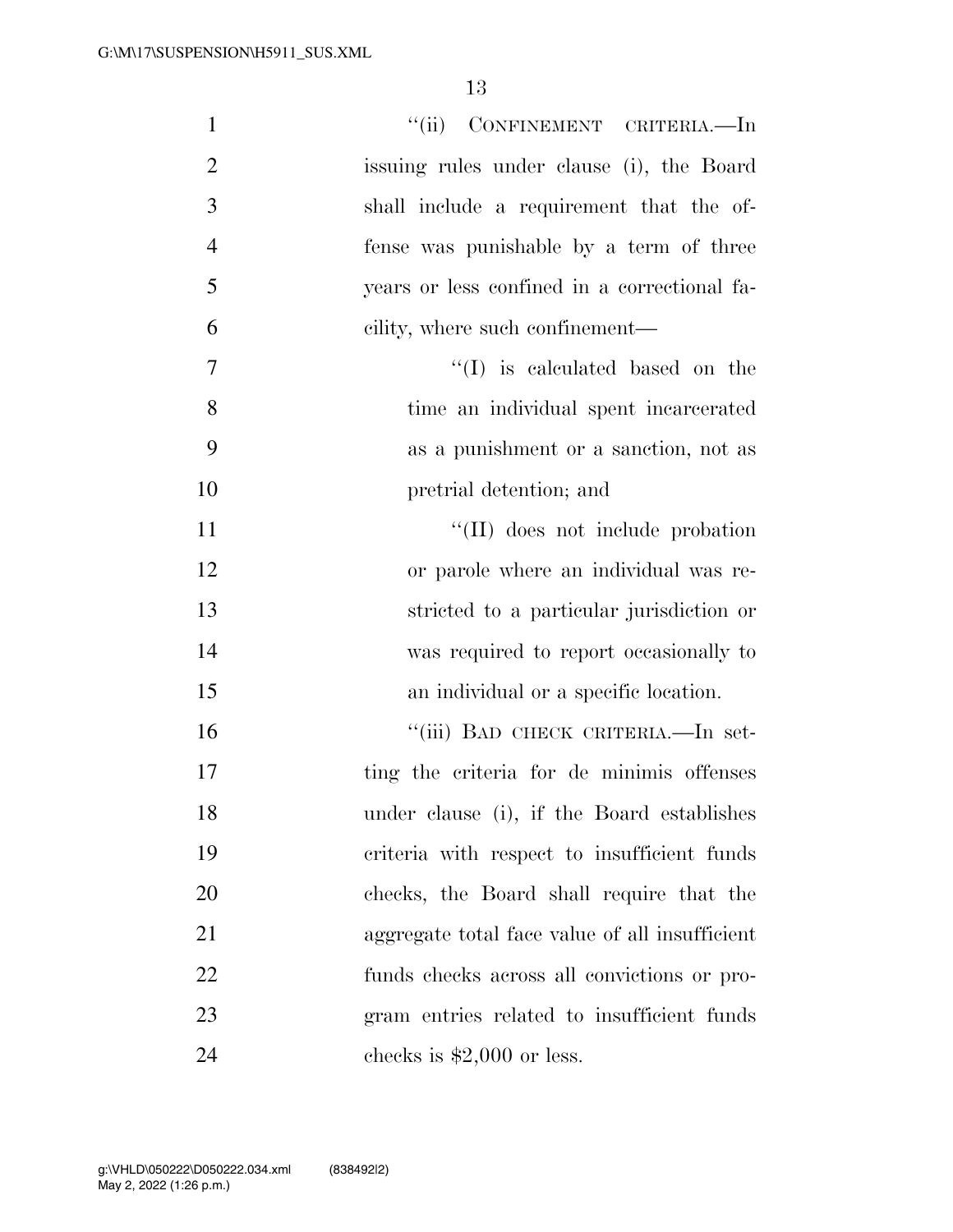| $\mathbf{1}$   | "(iv) DESIGNATED LESSER<br>OF-                   |
|----------------|--------------------------------------------------|
| $\overline{2}$ | FENSES.—Paragraph (1) shall not apply to         |
| 3              | certain lesser offenses (including the use of    |
| $\overline{4}$ | a fake ID, shoplifting, trespass, fare eva-      |
| 5              | sion, driving with an expired license or tag,    |
| 6              | and such other low-risk offenses as the          |
| $\overline{7}$ | Board may designate) if 1 year or more           |
| 8              | has passed since the applicable conviction       |
| 9              | or program entry.                                |
| 10             | $\cdot\cdot$ (5) CONSENT APPLICATIONS.—          |
| 11             | "(A) IN GENERAL.—The Board shall ac-             |
| 12             | cept consent applications from an individual     |
| 13             | and from an insured credit union on behalf of    |
| 14             | an individual that are filed separately or con-  |
| 15             | temporaneously with a regional office of the     |
| 16             | Board.                                           |
| 17             | SPONSORED APPLICATIONS FILED<br>$\mathrm{``(B)}$ |
| 18             | REGIONAL OFFICES.—Consent applica-<br>WITH       |
| 19             | tions filed at a regional office of the Board by |
| 20             | an insured credit union on behalf of an indi-    |
| 21             | vidual—                                          |
| 22             | "(i) shall be reviewed by such office;           |
| 23             | "(ii) may be approved or denied by               |
| 24             | such office, if such authority has been dele-    |
| 25             | gated to such office by the Board; and           |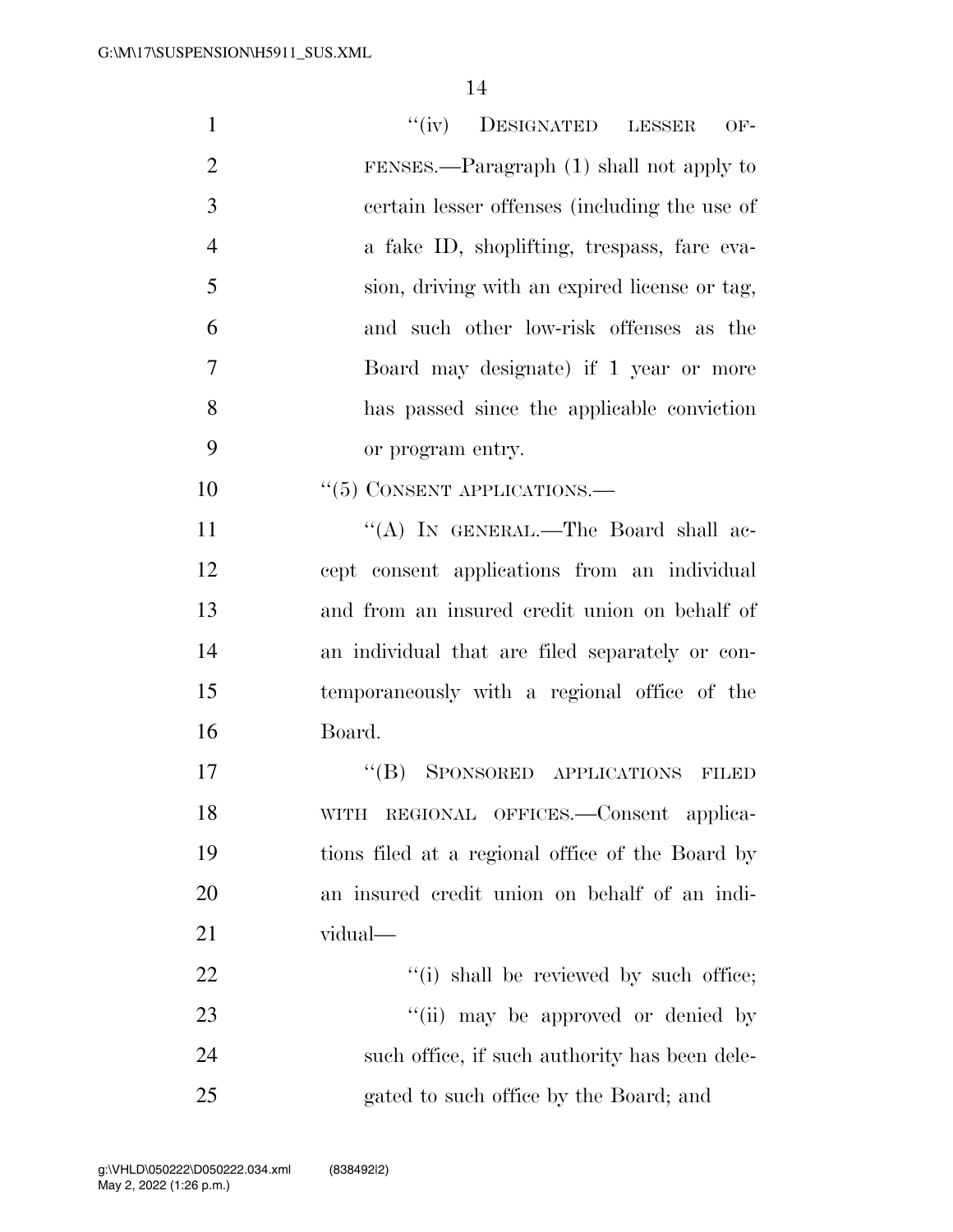| $\mathbf{1}$   | "(iii) may only be denied by such of-         |
|----------------|-----------------------------------------------|
| $\overline{2}$ | fice if the general counsel of the Board (or  |
| 3              | a designee) certifies that the denial is con- |
| $\overline{4}$ | sistent with this section.                    |
| 5              | "(C) INDIVIDUAL APPLICATIONS<br><b>FILED</b>  |
| 6              | REGIONAL OFFICES.—Consent applica-<br>WITH    |
| 7              | tions filed at a regional office by an indi-  |
| 8              | vidual—                                       |
| 9              | "(i) shall be reviewed by such office;        |
| 10             | and                                           |
| 11             | "(ii) may be approved or denied by            |
| 12             | such office, if such authority has been dele- |
| 13             | gated to such office by the Board, except     |
| 14             | with respect to-                              |
| 15             | "(I) cases involving an offense               |
| 16             | described under paragraph $(1)(B)$ ;          |
| 17             | and                                           |
| 18             | "(II) such other high-level secu-             |
| 19             | rity cases as may be designated by the        |
| 20             | Board.                                        |
| 21             | "(D) NATIONAL OFFICE REVIEW.—The              |
| 22             | national office of the Board shall—           |
| 23             | "(i) review any consent application           |
| 24             | with respect to which a regional office is    |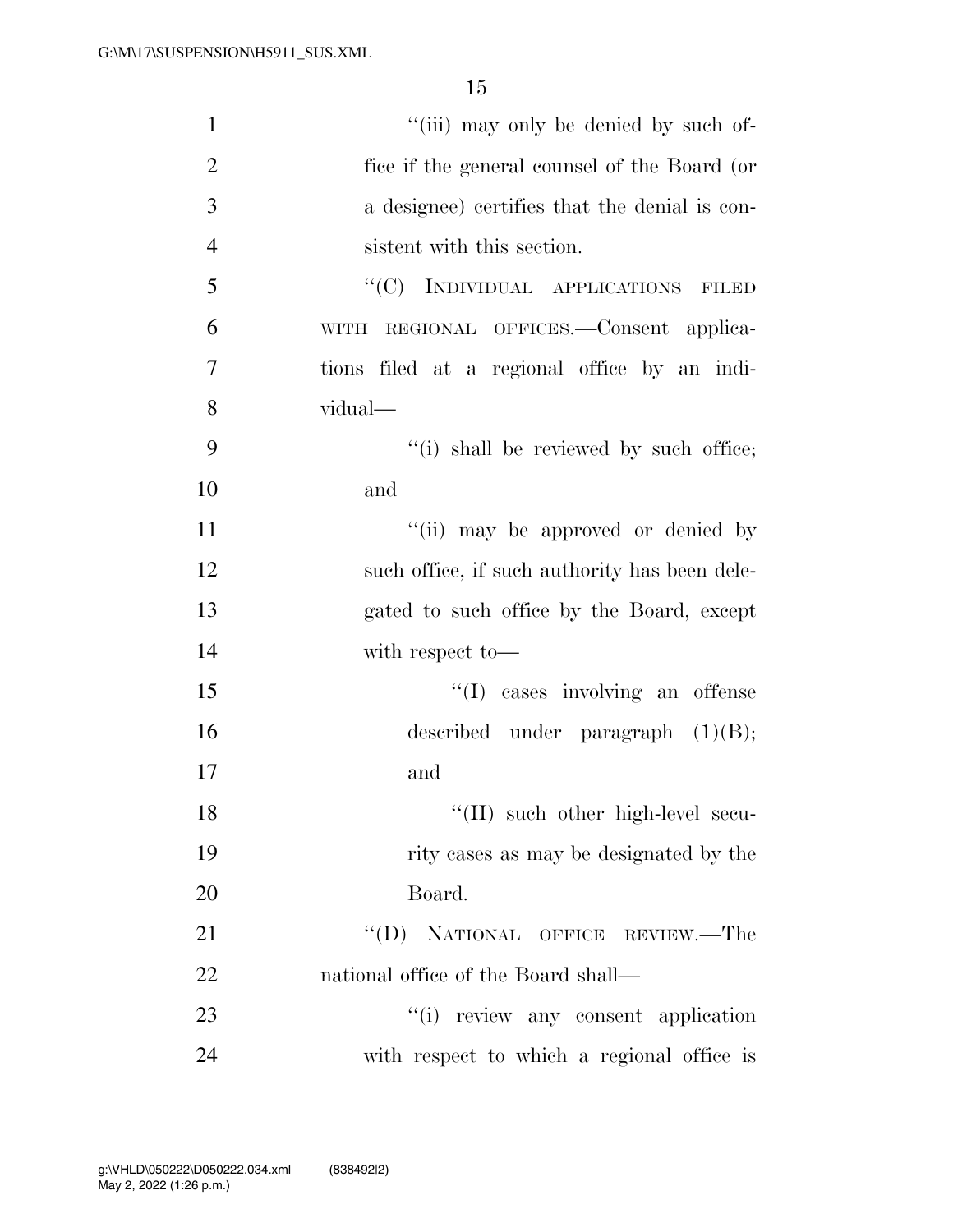| $\mathbf{1}$   | not authorized to approve or deny the ap-     |
|----------------|-----------------------------------------------|
| $\overline{2}$ | plication; and                                |
| 3              | "(ii) review any consent application          |
| $\overline{4}$ | that is denied by a regional office, if the   |
| 5              | individual requests a review by the national  |
| 6              | office.                                       |
| $\overline{7}$ | "(E) FORMS AND INSTRUCTIONS.—                 |
| 8              | "(i) AVAILABILITY.—The Board shall            |
| 9              | make all forms and instructions related to    |
| 10             | consent applications available to the public, |
| 11             | including on the website of the Board.        |
| 12             | "(ii) CONTENTS.—The forms and in-             |
| 13             | structions described under clause (i) shall   |
| 14             | provide a sample cover letter and a com-      |
| 15             | prehensive list of items that may accom-      |
| 16             | pany the application, including clear guid-   |
| 17             | ance on evidence that may support a find-     |
| 18             | ing of rehabilitation.                        |
| 19             | "(F) CONSIDERATION OF CRIMINAL HIS-           |
| 20             | TORY.-                                        |
| 21             | "(i) REGIONAL OFFICE CONSIDER-                |
| 22             | ATION.—In reviewing a consent applica-        |
| 23             | tion, a regional office shall—                |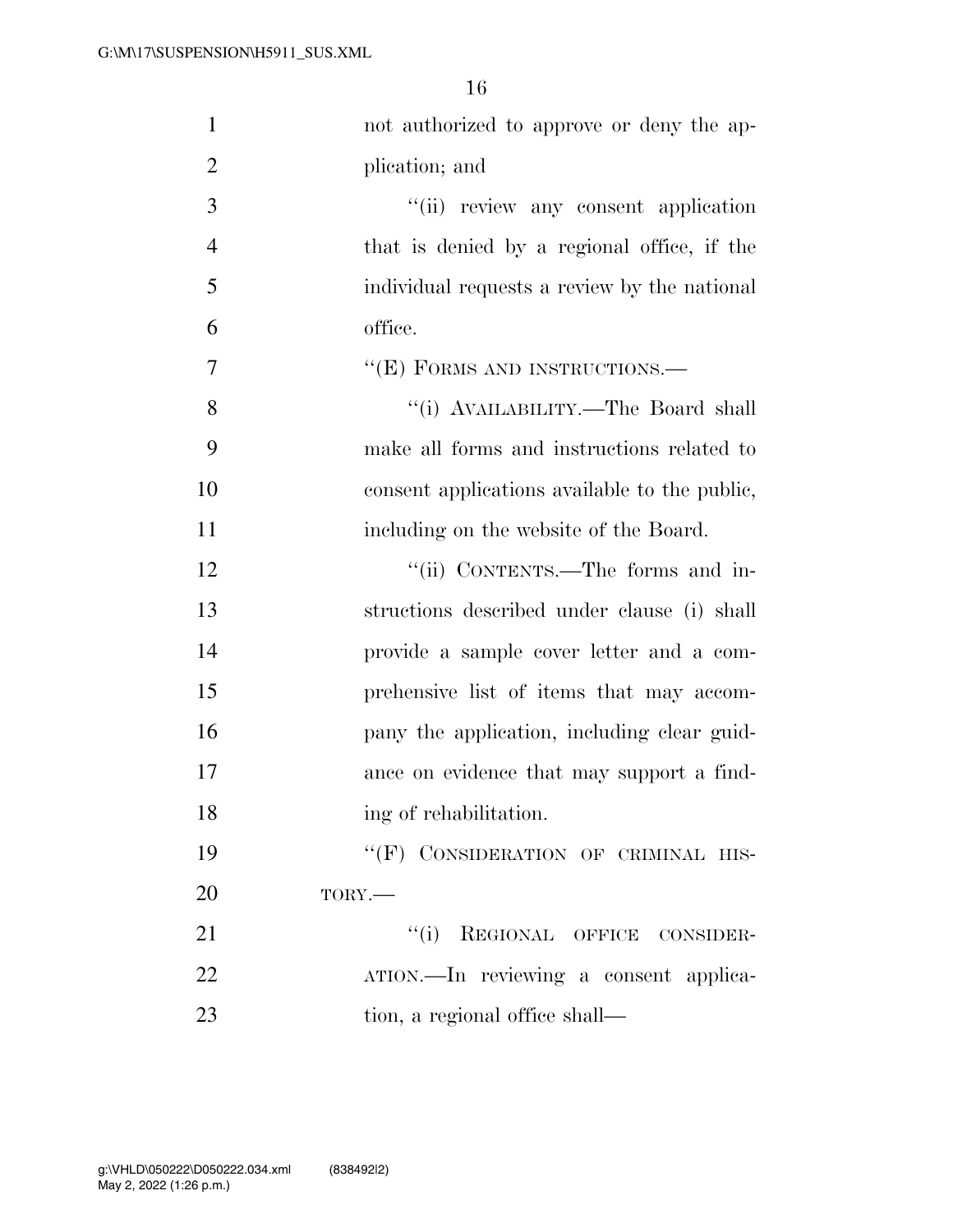| $\mathbf{1}$   | $\lq\lq$ (I) primarily rely on the crimi-     |
|----------------|-----------------------------------------------|
| $\overline{2}$ | nal history record of the Federal Bu-         |
| 3              | reau of Investigation; and                    |
| $\overline{4}$ | $\lq\lq$ (II) provide such record to the      |
| 5              | applicant to review for accuracy.             |
| 6              | "(ii) CERTIFIED COPIES.—The Board             |
| $\overline{7}$ | may not require an applicant to provide       |
| 8              | certified copies of criminal history records  |
| 9              | unless the Board determines that there is     |
| 10             | a clear and compelling justification to re-   |
| 11             | quire additional information to verify the    |
| 12             | accuracy of the criminal history record of    |
| 13             | the Federal Bureau of Investigation.          |
| 14             | "(G) CONSIDERATION OF REHABILITA-             |
| 15             | TION.—Consistent with title VII of the Civil  |
| 16             | Rights Act of 1964 (42 U.S.C. 2000e et seq.), |
| 17             | the Board shall—                              |
| 18             | "(i) conduct an individualized assess-        |
| 19             | ment when evaluating consent applications     |
| 20             | that takes into account evidence of reha-     |
| 21             | bilitation, the applicant's age at the time   |
| 22             | of the conviction or program entry, the       |
| 23             | time that has elapsed since conviction or     |
| 24             | program entry, and the relationship of in-    |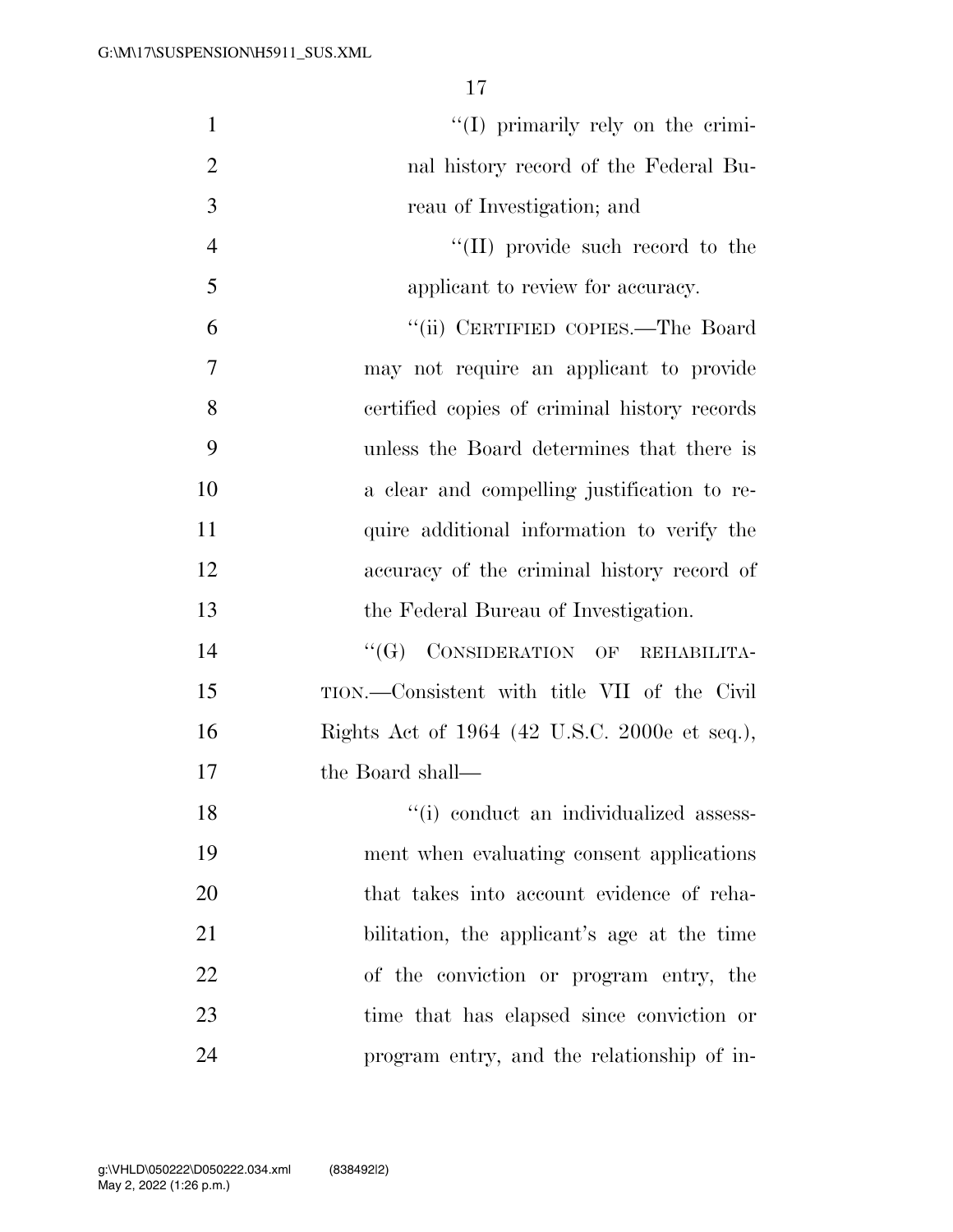| $\mathbf{1}$   | dividual's offense to the responsibilities of     |
|----------------|---------------------------------------------------|
| $\overline{2}$ | the applicable position;                          |
| 3              | "(ii) consider the individual's employ-           |
| $\overline{4}$ | ment history, letters of recommendation,          |
| 5              | certificates documenting participation in         |
| 6              | substance abuse programs, successful par-         |
| 7              | ticipating in job preparation and edu-            |
| 8              | cational programs, and other relevant miti-       |
| 9              | gating evidence; and                              |
| 10             | "(iii) consider any additional informa-           |
| 11             | tion the Board determines necessary for           |
| 12             | safety and soundness.                             |
| 13             | "(H) SCOPE OF EMPLOYMENT.—With re-                |
| 14             | spect to an approved consent application filed    |
| 15             | by an insured credit union on behalf of an indi-  |
| 16             | vidual, if the Board determines it appropriate,   |
| 17             | such approved consent application shall allow     |
| 18             | the individual to work for the same employer      |
| 19             | (without restrictions on the location) and across |
| 20             | positions, except that the prior consent of the   |
| 21             | Board (which may require a new application)       |
| 22             | shall be required for any proposed significant    |
| 23             | changes in the individual's security-related du-  |
| 24             | ties or responsibilities, such as promotion to an |
| 25             | officer or other positions that the employer de-  |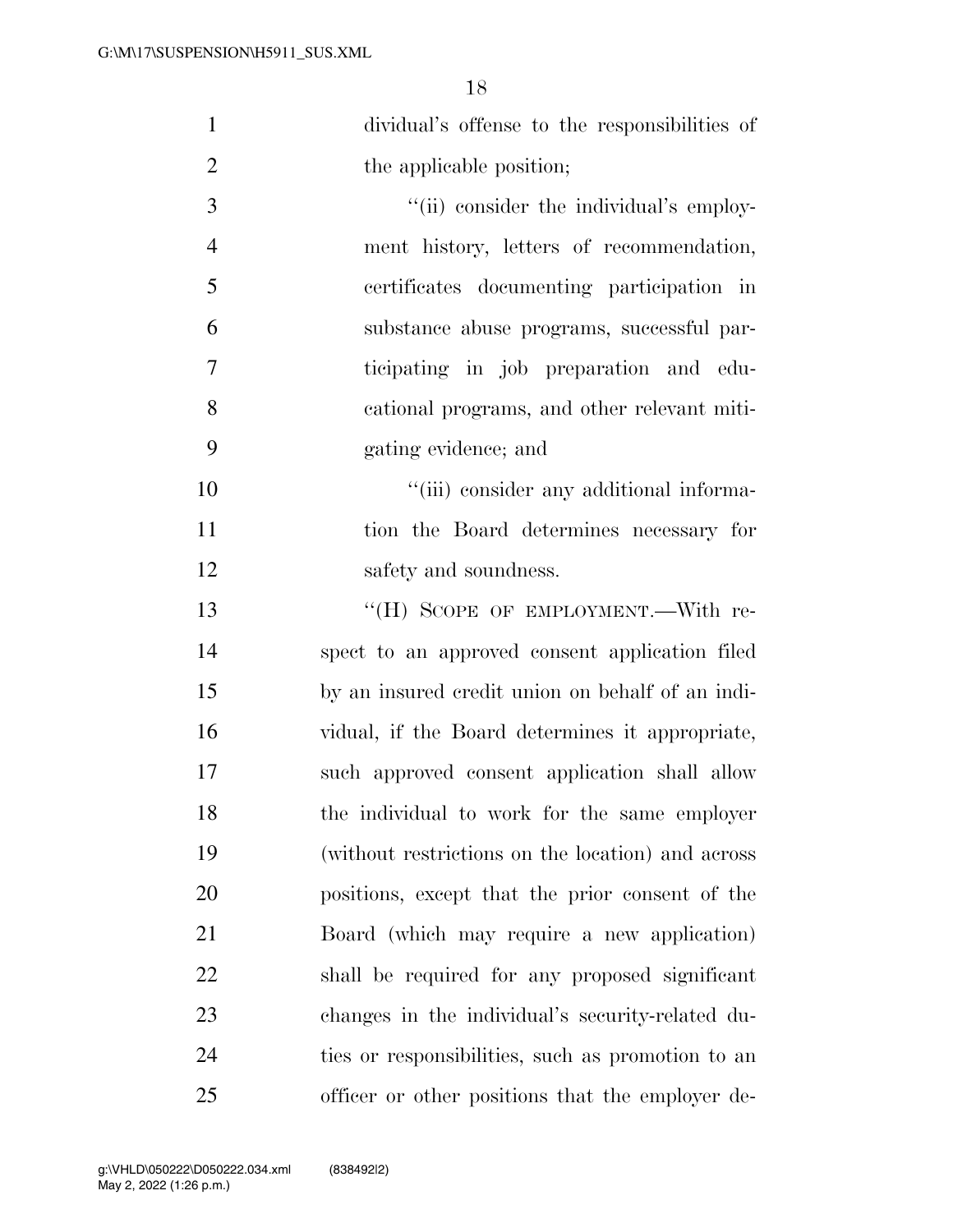$\overline{1}$ 

|                | -19                                                |
|----------------|----------------------------------------------------|
| $\mathbf{1}$   | termines will require higher security screening    |
| $\overline{2}$ | credentials.                                       |
| 3              | "(I) COORDINATION WITH FDIC.—In car-               |
| $\overline{4}$ | rying out this subsection, the Board shall con-    |
| 5              | sult and coordinate with the Federal Deposit       |
| 6              | Insurance Corporation as needed to promote         |
| $\overline{7}$ | consistent implementation where appropriate.       |
| 8              | $\cdot\cdot$ (6) DEFINITIONS.—In this subsection:  |
| 9              | "(A) CONSENT APPLICATION.—The term                 |
| 10             | 'consent application' means an application filed   |
| 11             | with Board by an individual (or by an insured      |
| 12             | credit union on behalf of an individual) seeking   |
| 13             | the written consent of the Board under para-       |
| 14             | graph $(1)(A)$ .                                   |
| 15             | $\{(\mathbf{P})\}$ Continuity annual invariance in |

15 "(B) CRIMINAL OFFENSE INVOLVING DIS-16 HONESTY.—The term 'criminal offense involv-17 ing dishonesty'—

18 ''(i) means an offense under which an 19 individual, directly or indirectly— 20  $\text{``(I) checks or defrauds; or}$ 21 ''(II) wrongfully takes property 22 belonging to another in violation of a 23 criminal statute; 24 ''(ii) includes an offense that Federal, 25 State, or local law defines as dishonest, or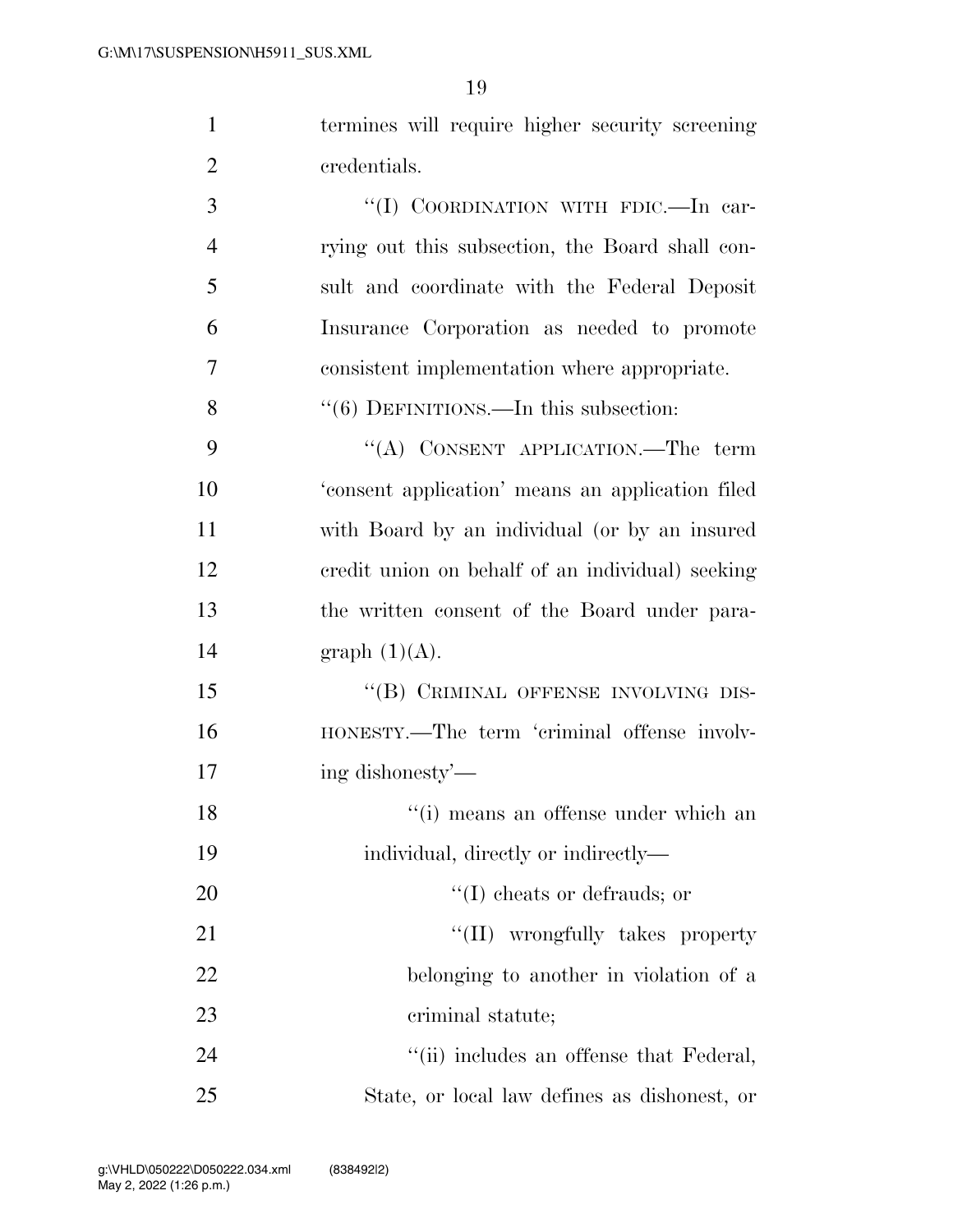| $\mathbf{1}$   | for which dishonesty is an element of the                 |
|----------------|-----------------------------------------------------------|
| $\overline{2}$ | offense; and                                              |
| $\mathfrak{Z}$ | "(iii) does not include—                                  |
| $\overline{4}$ | $\lq\lq$ a misdemeanor criminal of-                       |
| 5              | fense committed more than one year                        |
| 6              | before the date on which an individual                    |
| 7              | files a consent application, excluding                    |
| 8              | any period of incarceration; or                           |
| 9              | $\lq\lq$ (II) an offense involving the                    |
| 10             | possession of controlled substances.                      |
| 11             | "(C) PRETRIAL DIVERSION OR SIMILAR                        |
| 12             | PROGRAM.—The term 'pretrial diversion or                  |
| 13             | similar program' means a program character-               |
| 14             | ized by a suspension or eventual dismissal or             |
| 15             | reversal of charges or criminal prosecution upon          |
| 16             | agreement by the accused to restitution, drug             |
| 17             | or alcohol rehabilitation, anger management, or           |
| 18             | community service.".                                      |
| 19             | SEC. 4. REVIEW AND REPORT TO CONGRESS.                    |
| 20             | Not later than the end of the 2-year period beginning     |
| 21             | on the date of enactment of this Act, the Federal Deposit |
| 22             | Insurance Corporation and the National Credit Union Ad-   |
| 23             | ministration shall—                                       |
| 24             | (1) review the rules issued to carry out this Act         |
| 25             | and the amendments made by this Act on—                   |